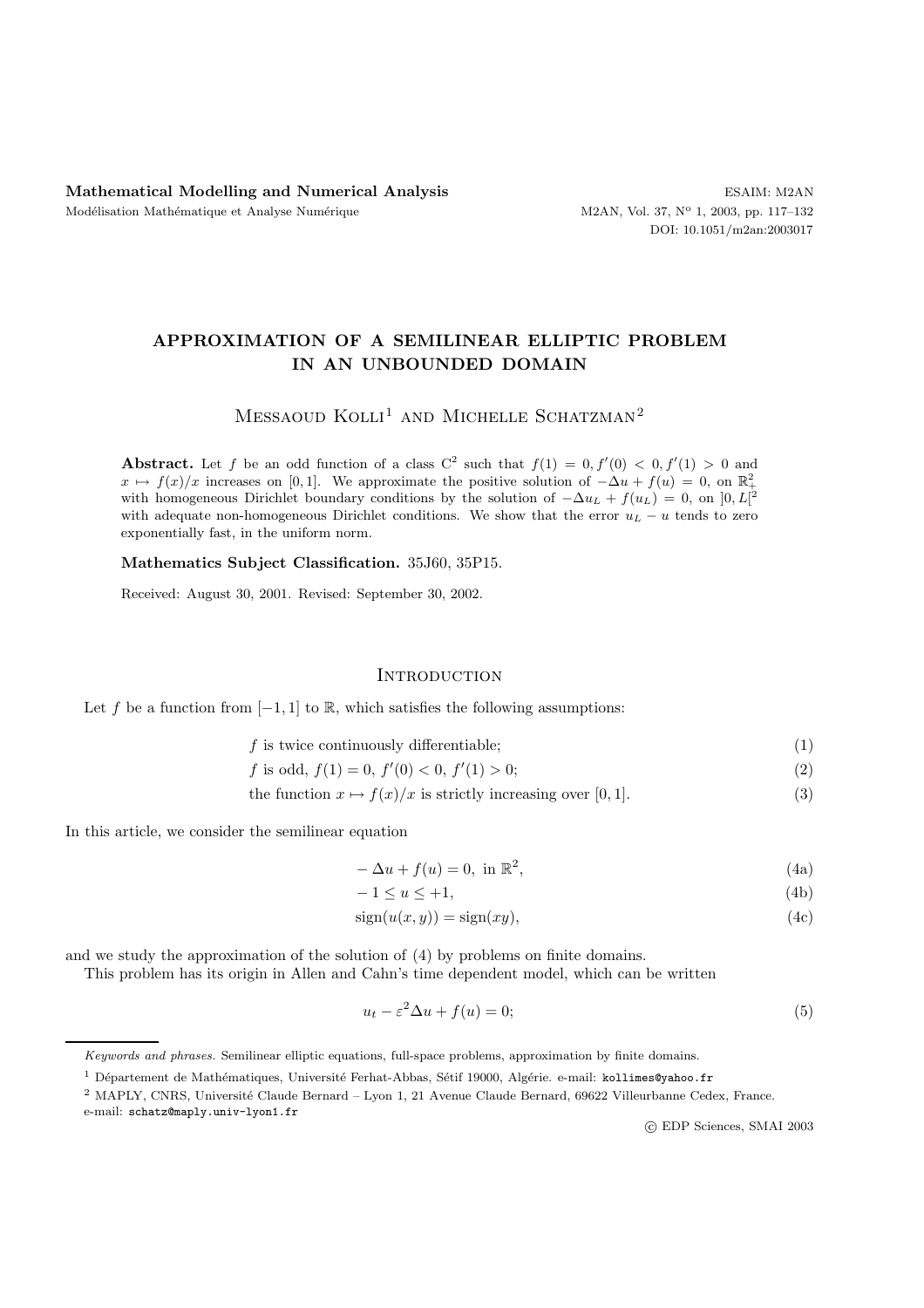### 118 M. KOLLI AND M. SCHATZMAN

this equation has been proposed as a description of boundary motion in alloys [1]. The parameter  $\varepsilon$  is often taken small, and one of the essential features of (5) is that after a time  $O(\ln(1/\varepsilon))$ , the value of the solution is either close to 1 or close to -1, except on thin regions of width  $O(\varepsilon)$ ; see [7] or [3] for an exposition of the generation of interfacial regions. After interfaces are generated, they move and their motion is asymptotic to motion by mean curvature on a time scale  $O(\varepsilon^{-2})$ ; see [8] or [3] for the smooth case.

Loss of regularity occurs quite often for motion by mean curvature, and a number of mathematical devices have been invented to extend solutions beyond the onset of singularities; a Hamilton–Jacobi approach has been described in [10]; a geometric measure theory solution has been given in [14].

The simplest kind of singular situation in the plane is the case when the initial data for (5) has the sign structure given by (4c). If we blow up the spatial variable, we see that the sign condition (4c) is a rather natural requirement in the neighborhood of the simplest singularities of a two-dimensional solution.

Since we consider only the local structure, the scale becomes irrelevant, and we may assume that it is equal to 1. In order to understand the evolution of a solution having the sign structure (4c), we first need to understand the unstable equilibria, *i.e.* the solutions of (4).

The existence and uniqueness of the non trivial solution of (4) has been proved by Fife *et al.* in [5]; this solution is twice continuously differentiable and satisfies the symmetry conditions

$$
\forall (x, y) \in \mathbb{R}^2, \quad u(x, y) = -u(-x, y) = -u(x, -y). \tag{6}
$$

Moreover, u takes its values in the open interval  $(-1,1)$  and is strictly positive on  $(0,\infty) \times (0,\infty)$ . Much asymptotic information on this solution has been obtained in [18].

But if we want more concrete knowledge about the solution of (4), we need to approximate it numerically. Since (4) is set in an unbounded domain, we have to approximate it by a solution on a bounded domain, after defining appropriate boundary conditions.

In the realm of fluid mechanics and problems dominated by propagation, many authors have devised artificial boundary conditions which enabled them to approximate in a finite domain something that takes place in an infinite domain; in the case of linear problems with propagation properties, the seminal paper of Engquist and Majda [9] paved the way for many further developments which are essentially unrelated to the present problem.

Before mentioning some results on artificial boundary conditions for elliptic equations, let us mention for ordinary differential equations the work of de Hoog and Weiss [6], of Jepson and Keller [15], see also Jepson's thesis [16], and of Markowich [17].

Very few authors have treated absorbing boundary conditions for elliptic operators; since our problem is non linear, the approximation method narrowly depends on the qualitative properties of the solution.

In our case, we are dealing with a second order operator, and we must think of the situation at infinity as extremely hyperbolic, where hyperbolicity must be understood in the sense of dynamical systems. More precisely, over odd functions, the linearized operator at the solution as  $y$  tends to infinity is of the form  $\frac{\partial^2}{\partial y^2} - A$ , where A is a positive elliptic operator in dimension 1 whose coefficients depend on x. Therefore it has a positive square root, and the operator can be factored as  $\left(\partial/\partial y - \sqrt{A}\right)$  $\int \left(\frac{\partial}{\partial y} + \sqrt{A}\right)$ - . The first factor corresponds to a well posed problem in the direction of decreasing y and the second factor corresponds to a well-posed problem in the direction of increasing y.

We can exploit this dichotomy by obtaining a stable manifold behavior at infinity, and it is this feature which makes the construction of appropriate boundary condition possible.

In this respect, our philosophy is essentially the same as that of Hagstrom and Keller [12] and [13]; of course, none of their conditions holds in our case, and thus, we have to do quite a bit of analysis to reach the conclusion. However, the prize is well worth the effort, since we obtain finally that the error tends to 0 exponentially fast in uniform norm as the size of the domain tends to infinity.

We need more detailed information about the asymptotics obtained in [18]. The proof that Fife *et al.*'s solution is linearly unstable was based on a very precise study of the behavior at infinity of the solution; let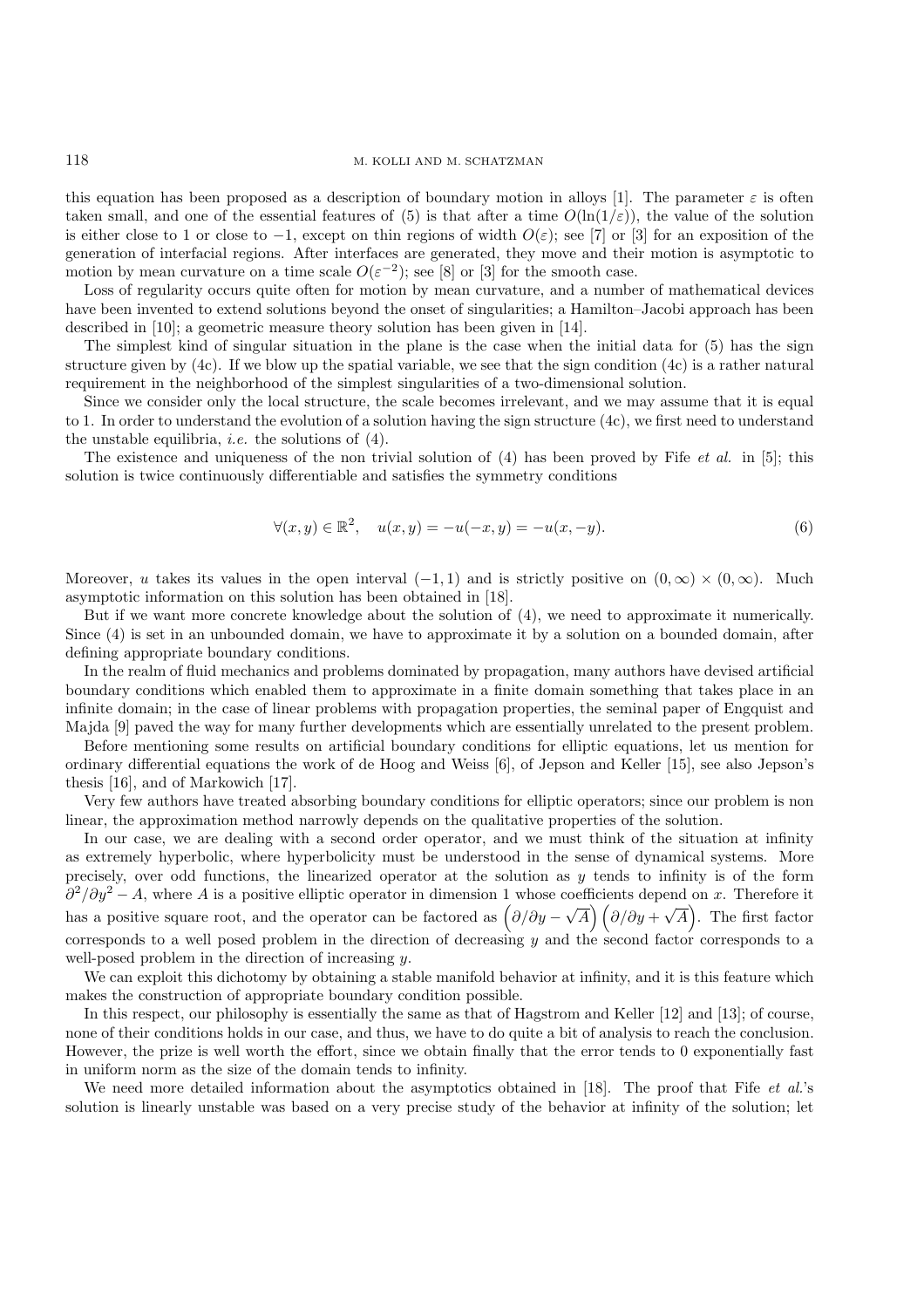indeed Θ denote the unique odd bounded and increasing non trivial solution of

$$
-\Theta''(x) + f(\Theta(x)) = 0, \quad x \in \mathbb{R}.\tag{7}
$$

This function Θ converges exponentially fast to its limits  $\pm 1$  at  $\pm \infty$ ; the existence of Θ is a straightforward application of the maximum principle,  $\Theta$  is of class  $C^4$ ; as  $(1,0)$  and  $(-1,0)$  are hyperbolic points for the associated system of first order equations, we may apply the stable and unstable manifold theory described for instance in [4] (Chap. 3, Th. 8.1); the absolute value of the eigenvalues of the linearized problem is

$$
\beta = \sqrt{f'(1)},\tag{8}
$$

so that the following estimates hold:

$$
\forall x \in \mathbb{R}, \quad \sum_{k=0}^{4} \left| \frac{\partial^k}{\partial x^k} (1 - \Theta(x)) \right| \le C e^{-\beta |x|}.
$$
 (9)

It has been proved in [18], that there exist two strictly positive constants  $\mu$  and  $C_{\mu}$  such that

$$
\forall (x, y) \in \mathbb{R}^2, \quad \sum_{\alpha_1 + \alpha_2 \le 3} \sup_{(x, y) \in \mathbb{R}^2} \left| \frac{\partial^{\alpha_1}}{\partial x^{\alpha_1}} \frac{\partial^{\alpha_2}}{\partial y^{\alpha_2}} (u(x, y) - \Theta(x)) \right| \le C_{\mu} e^{-\mu|y|}.
$$
 (10)

The symmetric condition holds when  $x$  and  $y$  are exchanged.

In this article, we show that it is possible to approximate the solution of (4) by solving a problem on the square

$$
\Omega_L=(0,L)\times(0,L)
$$

with appropriate boundary conditions.

First, the symmetry conditions (6) enable us to work in a quarter-plane; we show in Section 1 that the problem

 $-\Theta''_L + f(\Theta_L) = 0$ , in the sense of distributions on  $(0, L)$ , (11a)

$$
\Theta(0) = 0, \quad \Theta(L) = 1,\tag{11b}
$$

$$
0 \le \Theta \le 1\tag{11c}
$$

possesses a unique solution. Our approximation of the solution of (4) uses a boundary condition defined with the help of a function  $g_L$  given by

$$
g_L(x,y) = \Theta_L(x)\Theta_L(y). \tag{12}
$$

The two dimensional problem will then be

$$
-\Delta u_L + f(u_L) = 0, \text{ in the sense of distributions on } \Omega_L,
$$
\n(13a)

$$
(u_L - g)|_{\partial \Omega_L} = 0,\t\t(13b)
$$

$$
0 \le u_L \le 1. \tag{13c}
$$

Let us outline now the organization of this article. In Section 2, we show that (13) possesses a unique solution for all strictly positive L; in Section 3 we show that the sequence of solutions  $(u_L)$  converges in an appropriate sense to u, solution of  $(4)$ , as L tends to infinity; in both sections we use repeatedly the maximum principle. We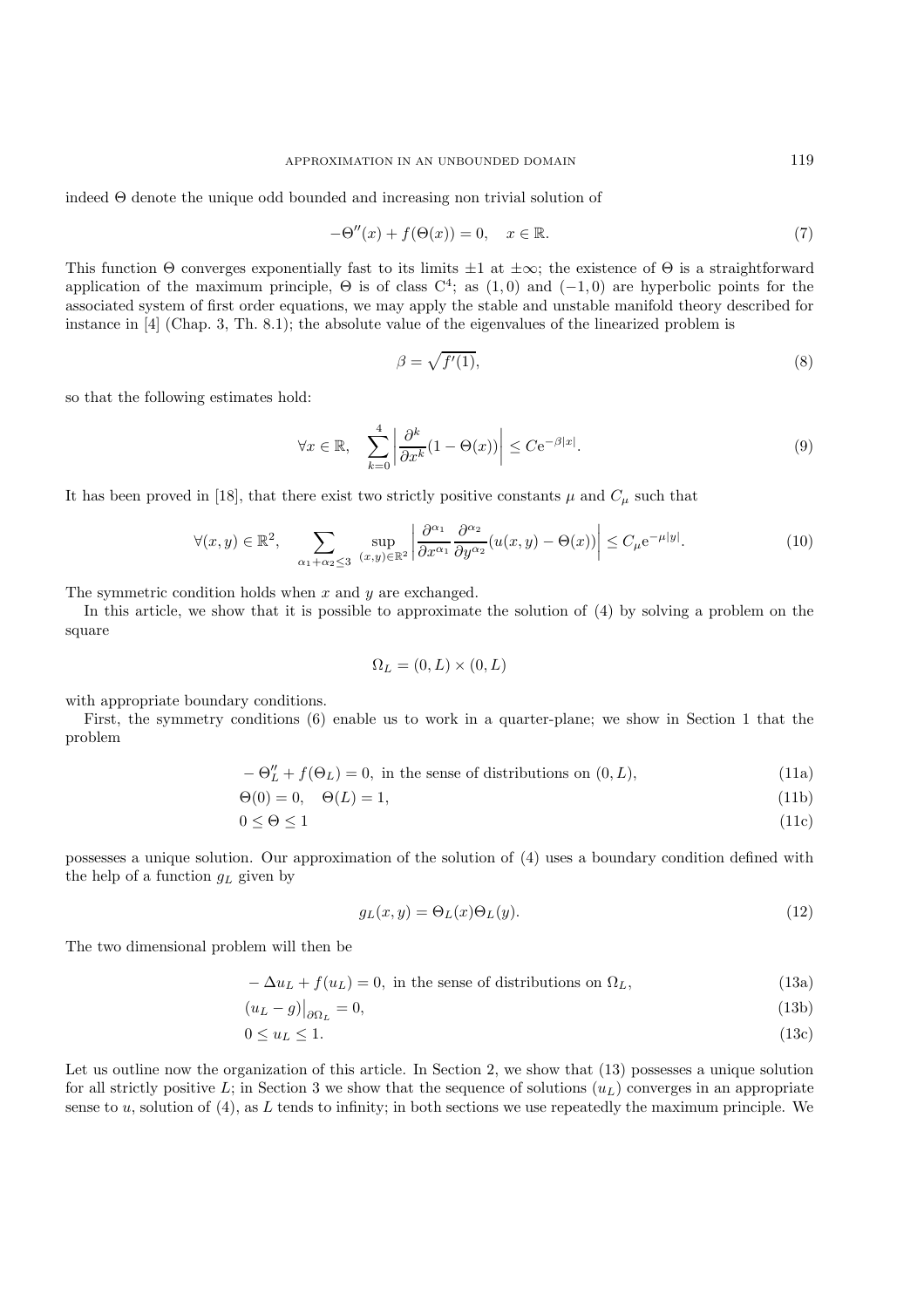show first the uniform convergence using the maximum principle; then we refine the spectral study performed in  $[5]$ , to show a spectral result which builds on results from that article. More precisely, let  $B$  be the linearized operator of (4) at u; call  $B_{\sigma}$  the restriction of B to the space of functions possessing the symmetry property (6); then the lower bound of the spectrum of  $B_{\sigma}$  is strictly positive. This information enables us to conclude that the mean square norm of the error is exponentially small; this estimate, together with elliptic estimates shows the exponentially fast convergence of the maximum norm as  $L$  tends to infinity.

## 1. The one-dimensional problem

Let us start by an easy regularity result:

**Lemma 1.1.** *Let* v *be a measurable function on* (0, L) *taking its values in* [0, 1] *and satisfying*

$$
-v'' + f(v) = 0, in the sense of distributions.
$$
\n
$$
(14)
$$

*Then* <sup>v</sup> *is of class* <sup>C</sup><sup>4</sup>*.*

*Proof.* Relation (14) implies that  $v''$  is essentially bounded; therefore, v' is Lipschitz continuous over [0, L], v is of class  $C^1$ , and  $f(v)$  is of class  $C^1$ ; but then, v is of class  $C^3$ ,  $f(v)$  is of class  $C^2$  and the result is proved.  $\Box$ 

Let us start by proving the uniqueness of the solutions to  $(11)$ :

**Lemma 1.2.** *Problem* (11) *has at most one solution.*

*Proof.* We argue by contradiction. Assume that there exist two solutions  $v_1$  and  $v_2$ ; since they are continuous and they satisfy the same Dirichlet conditions,

$$
U = \{x \in [0, L] : v_1(x) \neq v_2(x)\}\tag{15}
$$

is an open subset of  $(0, L)$ ; let  $(a, b)$  be a connected component of U; without loss of generality,

$$
v_1 > v_2 \text{ over } (a, b); \tag{16}
$$

we multiply respectively the equation for  $v_1$  by  $v_2$  and the equation for  $v_2$  by  $v_1$ , we subtract the second from the first, and we integrate over  $(a, b)$ :

$$
\int_{a}^{b} \left(-v_1''v_2 + v_2''v_1\right) \mathrm{d}t + \int_{a}^{b} \left(\frac{f(v_1)}{v_1} - \frac{f(v_2)}{v_2}\right)v_1v_2 \mathrm{d}t = 0. \tag{17}
$$

By integration by parts the first integral in (17) is equal to

$$
-v_1'(b)v_2(b) + v_1'(a)v_2(a) + v_2'(b)v_1(b) - v_2'(a)v_1(a).
$$
\n(18)

By definition of  $(a, b)$ ,  $v_1$  and  $v_2$  coincide at the end points of that interval. But the inequality condition (17) implies that  $v_1'(b) \le v_2'(b)$  and similarly  $v_2'(a) \le v_1'(a)$ ; therefore, the expression (18) is non negative; in virtue of assumption (3) the second integral in (17) is strictly positive and we have a contradiction of assumption (3), the second integral in (17) is strictly positive, and we have a contradiction.

We build  $\Theta_L$  by a supersolution algorithm; recall the classical definition:

**Definition 1.3.** A function z whose derivative is Lipschitz continuous is a supersolution for  $(11)$  if it satisfies the following inequalities

$$
\begin{cases}\n-z'' + f(z) \ge 0, & \text{in the sense of measures} \\
\text{and almost everywhere on } (0, 1), \quad z(0) \ge 0, \quad z(1) \ge 1.\n\end{cases}
$$
\n(19)

It is a subsolution if all the inequalities in (19) are reversed.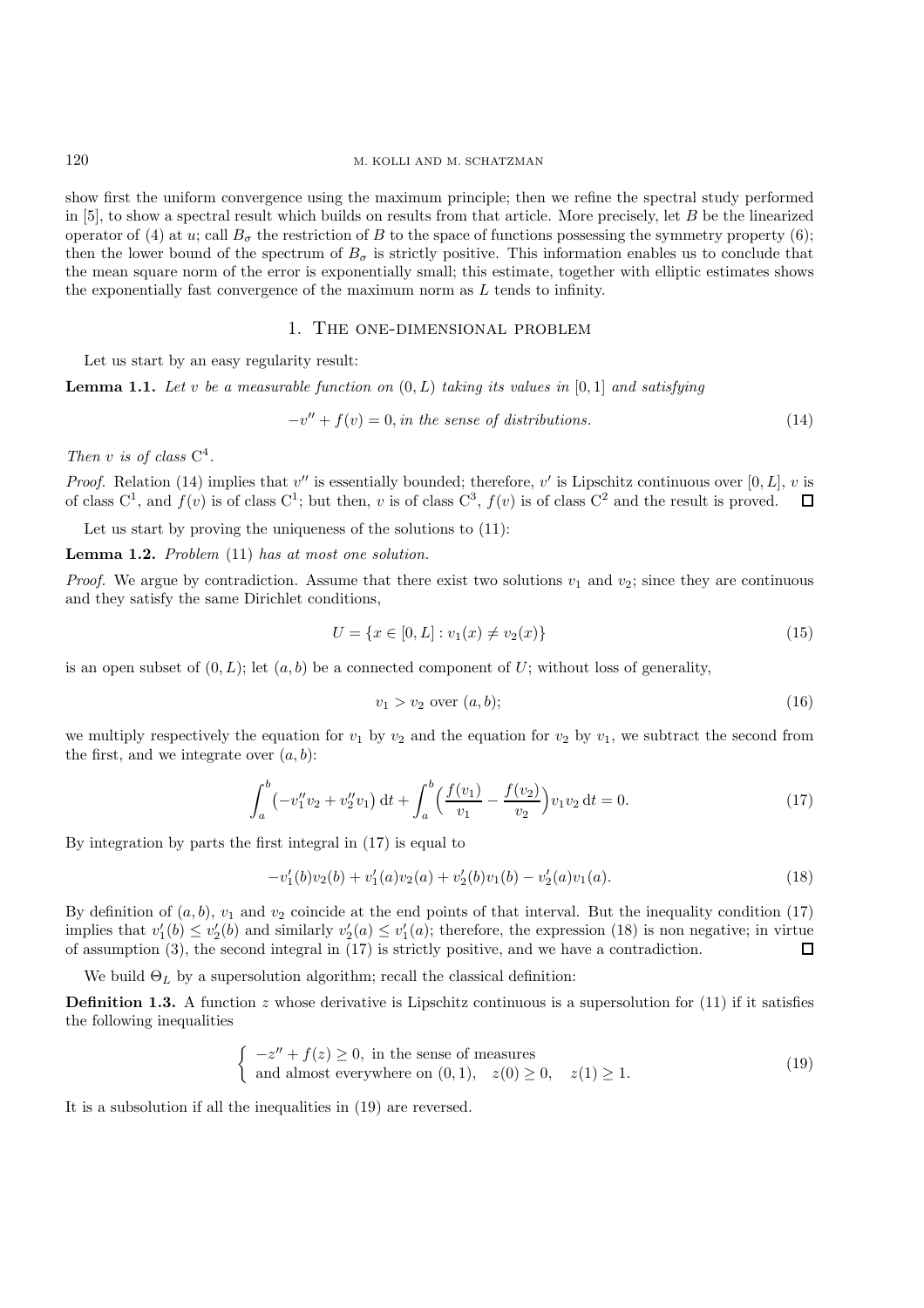Let  $\kappa$  be a positive constant satisfying the following inequality:

$$
\kappa \ge \sup_{x \in [0,1]} f'(x). \tag{20}
$$

We define a sequence of functions  $(\Theta_j)_j$  inductively by

$$
\Theta_0 \equiv 1,\tag{21a}
$$

and for  $j \geq 0$ ,  $\Theta_{j+1}$  is the unique solution of

$$
-\Theta_{j+1}''(x) + \kappa \Theta_{j+1}(x) = \kappa \Theta_j(x) - f(\Theta_j(x)), \quad x \in ]0, L[,
$$
\n(21b)

$$
\Theta_{j+1}(0) = 0, \quad \Theta_{j+1}(L) = 1. \tag{21c}
$$

**Lemma 1.4.** *The sequence*  $(\Theta_j)_{j\geq 0}$  *has the following properties:* 

(i) *For all*  $j \geq 1$ ,  $\Theta_j$  *takes its values in* [0, 1] *and more precisely* 

$$
\forall x \in (0, L), \quad 0 < \Theta_j(x) < 1. \tag{22}
$$

(ii) *The sequence*  $(\Theta_j)_{j\geq 0}$  *is strictly decreasing:* 

$$
\forall x \in (0, L), \quad \forall j \ge 0, \quad \Theta_{j+1}(x) < \Theta_j(x). \tag{23}
$$

(iii) *For all*  $j \geq 0$ ,  $\Theta_j$  *is estimated from below by*  $\Theta$ *:* 

$$
\forall x \in (0, L), \quad \Theta(x) < \Theta_j(x). \tag{24}
$$

(iv) *If*  $\Theta_L$  *is a solution of* (11)*, then it is estimated from above by*  $\Theta_i$ *:* 

$$
\forall j \ge 0, \quad \forall x \in ]0, L[, \quad \Theta_j(x) > \Theta_L(x). \tag{25}
$$

*Proof.* We use several times the strong maximum principle, which can be found for instance in Brezis' course book [2] (Cor. IX. 37) or in the classical book of Gilbarg and Trudinger [11].

(i) For  $j = 1$ ,  $\Theta_1$  is the unique solution of  $-\Theta''_1 + \kappa \Theta_1 = \kappa$ ; since one of the boundary values of  $\Theta_1$  is strictly<br>sitive the strong maximum principle implies that  $\Theta_1$  is strictly positive over  $(0, L)$ ; as  $1$ positive, the strong maximum principle implies that  $\Theta_1$  is strictly positive over  $(0, L)$ ; as  $1 - \Theta_1$  satisfies the equation  $-(1 - \Theta_1)'' + \kappa(1 - \Theta_1)$ , the strong maximum principle implies that  $1 - \Theta_1$  is also strictly positive over  $(0, L)$ , and  $(22)$  holds for  $j = 1$ . Assume now that  $(22)$  is true for some index j; then, by definition of κ, the right-hand side of (21b) is well defined and non negative. By the strong maximum principle,  $\Theta_{j+1}$  and  $1 - \Theta_{j+1}$  are strictly positive over  $(0, L)$ .

(ii) According to (i),  $\Theta_1 < \Theta_0$  over  $(0, L)$ . If for some index  $j, \Theta_j < \Theta_{j-1}$ , we subtract equation (21b) for  $\Theta_i$  from equation (21b) for  $\Theta_{i+1}$  and we find that the difference  $z = \Theta_{i+1} - \Theta_i$  satisfies

$$
-z'' + \kappa z = \kappa(\Theta_{j-1} - \Theta_j) + f(\Theta_j) - f(\Theta_{j-1})
$$
 over  $(0, L);$ 

the right-hand side of this equation is non negative, and therefore, by the strong maximum principle, z is strictly positive over  $(0, L)$ , proving thus (ii).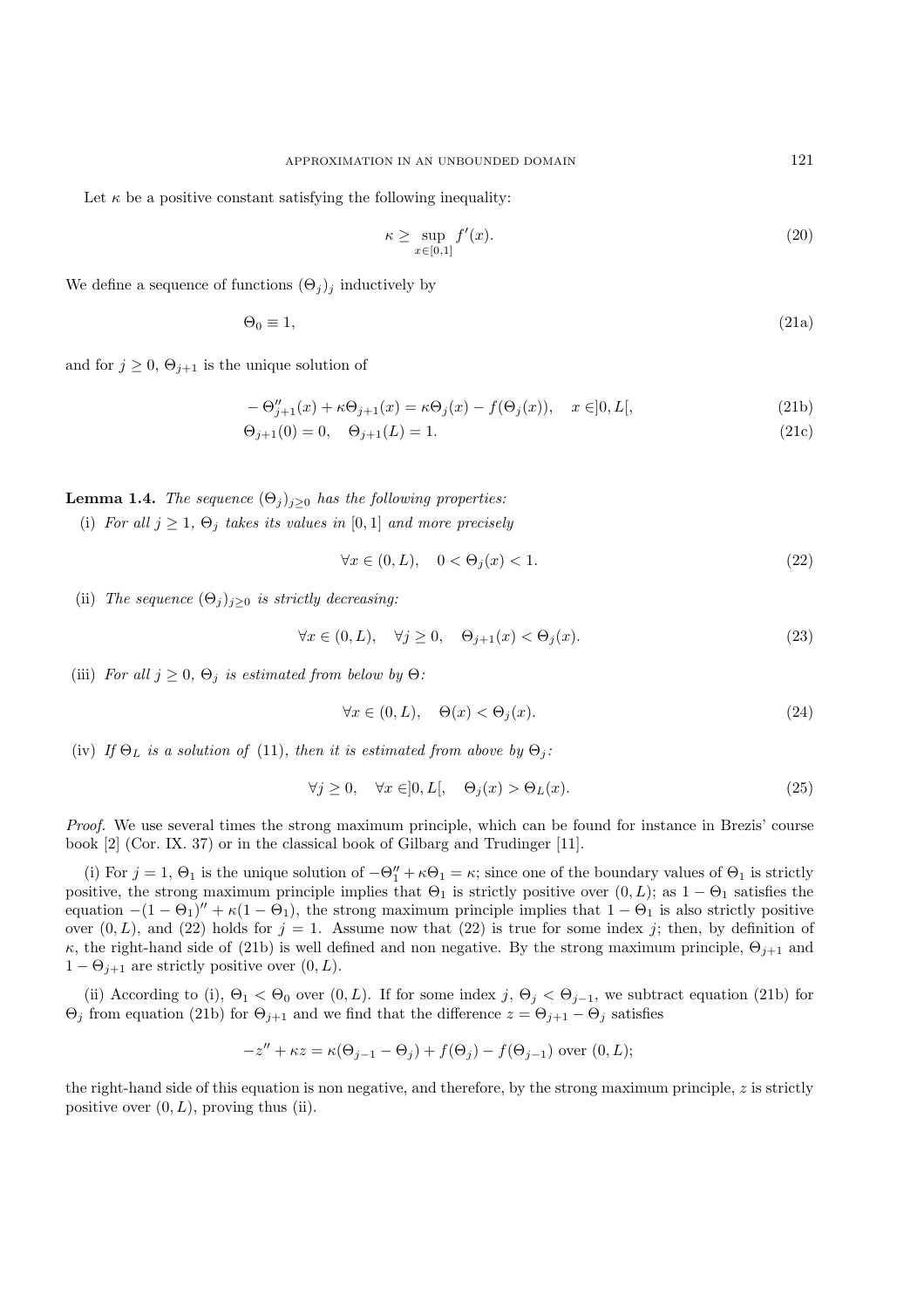(iii) Inequality (24) holds for  $j = 0$ . If it is true for a certain index j, then  $z = \Theta_{j+1} - \Theta$  is positive at the boundary of  $(0, L)$  and it satisfies

$$
-z'' + \kappa z = \kappa(\Theta_j - \Theta) + f(\Theta) - f(\Theta_j)
$$
 over  $(0, L);$ 

as the right-hand side of the above equation is non negative, the strong maximum principle gives the conclusion.

(iv) The proof is completely analogous to that of (iii), and left to the reader.

We can conclude now the existence proof:

**Theorem 1.5.** *The sequence of functions*  $\Theta_i$  *converges in*  $C^2([0,L])$  *to the unique solution*  $\Theta_L$  *of* (11)*.* 

*Proof.* For all  $x \in [0, L]$ , the sequence  $(\Theta_i(x))_{i \geq 0}$  is decreasing and non negative; therefore, it converges, and its limit is denoted by  $\Theta_L$ . Therefore, the sequence  $(f(\Theta_i))_{i>0}$  converges everywhere and in  $L^1$  to  $f(\Theta_L)$  as j tends to infinity; we can pass to the limit in the sense of distributions in (21b); thanks to Lemma 1.1,  $\Theta_L$  is a classical solution. The uniqueness has been proved at Lemma 1.2.  $\Box$ 

**Remark 1.6.** The convergence of the sequence  $\Theta_j$  is uniform: relation (21b) gives a uniform bound on the second derivative of  $\Theta_j$ , and Ascoli–Arzela's theorem applies.

We summarize some properties of the solution  $\Theta_L$  in next statement:

**Theorem 1.7.** *The function*  $\Theta_L$  *has the following properties:* 

$$
\Theta_L \text{ is strictly increasing over } (0, L); \tag{26}
$$

 $\Box$ 

$$
\Theta_L > \Theta \ over \ (0, L); \tag{27}
$$

*If*  $v \neq \Theta_L$  *is a sub(super)solution, then*  $v < \Theta_L$  *(respectively*  $v > \Theta_L$ *).* (28)

*Proof.* As  $x \mapsto f(x)/x$  is strictly increasing over [0, 1], and  $f(1)$  vanishes, f is negative over  $(0, 1)$ ; therefore,  $\Theta_L$ is a strictly concave function over  $(0, L)$  which is at most equal to 1; if it attained a maximum at  $x_0 \in (0, L)$ , this maximum would be equal to 1 and  $\Theta_L$  would be identically equal to 1 over [ $x_0, L$ ], contradicting the strict concavity and proving thus (26).

We infer from (24) that  $\Theta \leq \Theta_L$  over [0, L]; but the difference  $z = \Theta_L - \Theta$  verifies

$$
-z'' + \kappa z = \kappa z + f(\Theta) - f(\Theta_L)
$$

whose right-hand side is non negative; as  $z(L)$  is strictly positive, the strong maximum principle enables us to conclude that (27) holds.

Finally, if  $v \neq \Theta_L$  is a supersolution, we put  $\Theta_0 = v$  in algorithm (21), and we use the uniqueness of the lution, proving thus (28); if v is a subsolution, the argument can be modified appropriately. solution, proving thus  $(28)$ ; if v is a subsolution, the argument can be modified appropriately.

### 2. The bidimensional problem

The construction of a solution of (13) is completely parallel to the construction of a solution of (11). We start with a regularity result:

**Lemma 2.1.** *Let* v *be a measurable solution of* (13)*; then* u *belongs* to  $C^{1,\alpha}(\overline{\Omega_L})$ *.* 

*Proof.* The function  $g_L$  defined by (12) is of class C<sup>4</sup>; the difference  $w = v - g_L$  satisfies the equation

$$
-\Delta w = f(v) + \Delta g_L, \text{ over } \Omega_L,
$$
\n(29)

$$
w|_{\partial \Omega_L} = 0 \text{ on } \partial \Omega_L; \tag{30}
$$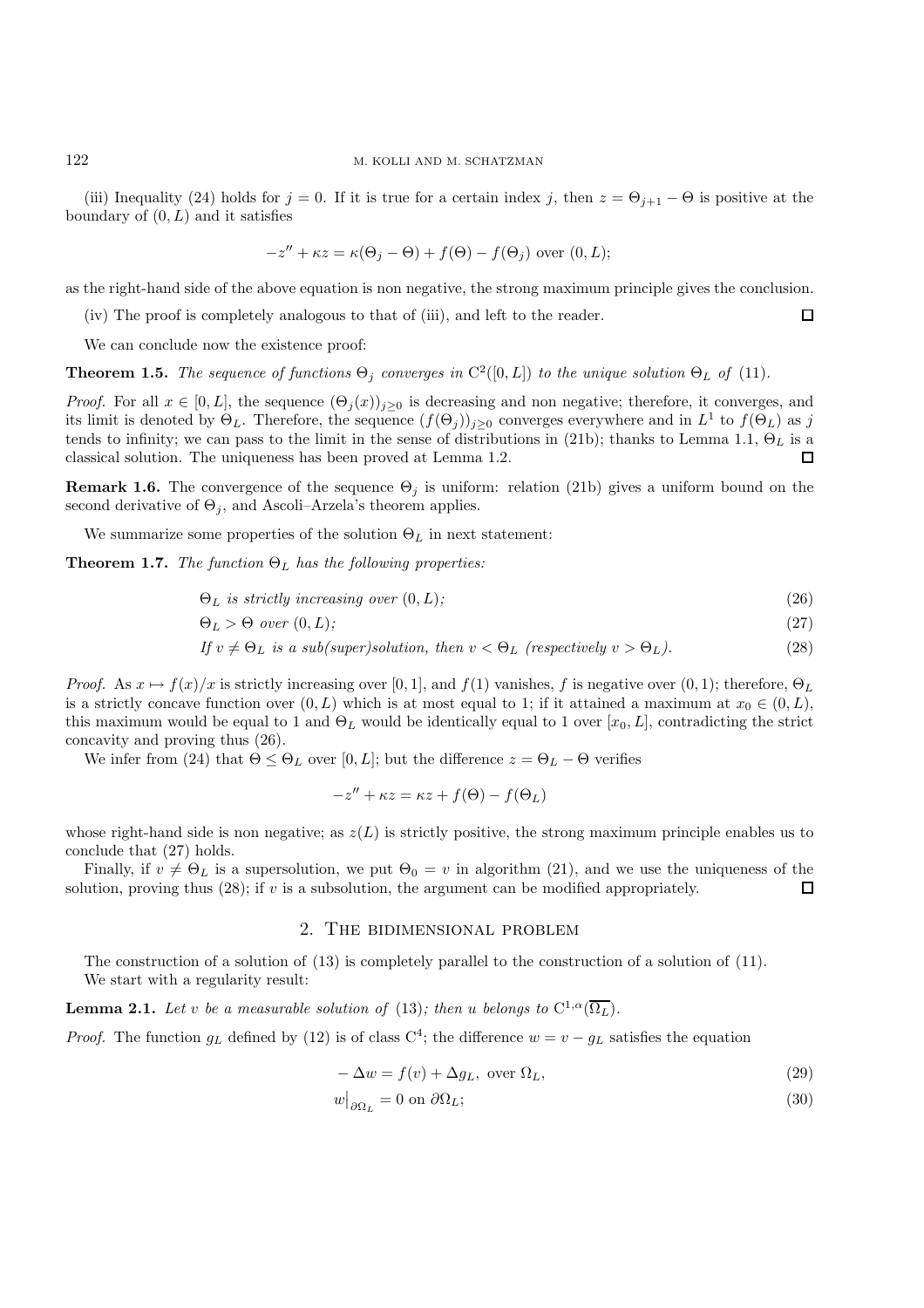the right-hand side  $\phi = f(v) + \Delta g_L$  of (29) belongs to  $L^{\infty}(\Omega_L)$ ; we extend v as a periodic functions over all of  $\mathbb{R}^2$ , according to the following symmetry conditions

$$
\forall (x, y) \in \mathbb{R}^2 : \quad \begin{cases} v(2L - x, y) = -v(x, y), & v(x, 2L - y) = -v(x, y), \\ v(x + 2L, y) = v(x, y), & v(x, y + 2L) = v(x, y). \end{cases}
$$

With a similar extension for  $\phi$ , equation (29) holds over all of  $\mathbb{R}^2$ , and thanks to the classical Agmon–Douglis– Nirenberg estimates, v belongs to the Sobolev space  $W^{2,p}_{loc}(\mathbb{R}^2)$  and therefore to the Hölder space  $C^{1,\alpha}_{loc}(\mathbb{R}^2)$ ; the conclusion is clear. conclusion is clear.

**Theorem 2.2.** *Problem* (13) *has at least one solution, which is constructed by a supersolution algorithm similar to* (21)*. Moreover, the solution constructed in this fashion is the maximal solution of* (13)*.*

*Proof.* For the existence, we define a sequence of functions  $(u_j)_i$  by the algorithm

$$
u_0 \equiv 1,\tag{31a}
$$

for  $j \geq 0$ ,  $u_{j+1}$  is the unique solution of

$$
-\Delta u_{j+1} + \kappa u_{j+1} = \kappa u_j - f(u_j), \text{ in } \Omega_L,
$$
\n(31b)

$$
(u_{j+1} - g_L)|_{\partial \Omega_L}(x, y) = 0. \tag{31c}
$$

Lemma 1.4 still holds if we replace  $\Theta_j$  by  $u_j$ ,  $\Theta$  by  $u_j$ ,  $\Theta_L$  by  $u_L$  and the interval  $(0, L)$  by the square  $\Omega_L$ . Letting

$$
u_L(x,y) = \lim_{j \to +\infty} u_j(x,y), \qquad \forall (x,y) \in \overline{\Omega}_L,
$$
\n(32)

 $\Box$ the reader will check that, as in the one-dimensional case,  $u<sub>L</sub>$  is a measurable solution of (13).

Let us prove now the uniqueness:

**Theorem 2.3.** *The solution defined at Theorem 2.2 is the unique solution of* (13)*.*

*Proof.* Let v be another solution of (13); we know from Lemma 2.1 that v is of class  $C^{1,\alpha}$  for all  $\alpha \in (0,1)$  and that it is at most equal to  $u_L$ ; we multiply the equation for v by  $u_L$  and the equation for  $u_L$  by v, we subtract the first equation from the second, we integrate over  $\Omega_L$ , we integrate by parts and we find the identity

$$
\int_{\partial \Omega_L} \frac{\partial (v - u_L)}{\partial \nu} g_L \, \mathrm{d}\sigma + \int_{\Omega_L} \left( \frac{f(u_L)}{u_L} - \frac{f(v)}{v} \right) \, \mathrm{d}x \, \mathrm{d}y = 0. \tag{33}
$$

Since  $u<sub>L</sub>$  is a maximal solution, the outer normal derivative of  $v - u<sub>L</sub>$ , which is a classical derivative, thanks to Lemma 2.1, is non negative. The second integral in (33) is strictly positive as soon as  $u<sub>L</sub>$  is not identically equal to *v*: we obtain a contradiction. equal to  $v$ ; we obtain a contradiction.

Finally, we will need the following properties  $u_L$ :

**Theorem 2.4.** *The solution*  $u_L$  *of* (13) *has the following properties:* 

If 
$$
v \neq u_L
$$
 is a sub(super)solution, then  $v < u_L$  (respectively  $v > u_L$ ); (34)

$$
\forall (x, y) \in \Omega_L, \quad u(x, y) < u_L(x, y) < \min(\Theta_L(x), \Theta_L(y)).\tag{35}
$$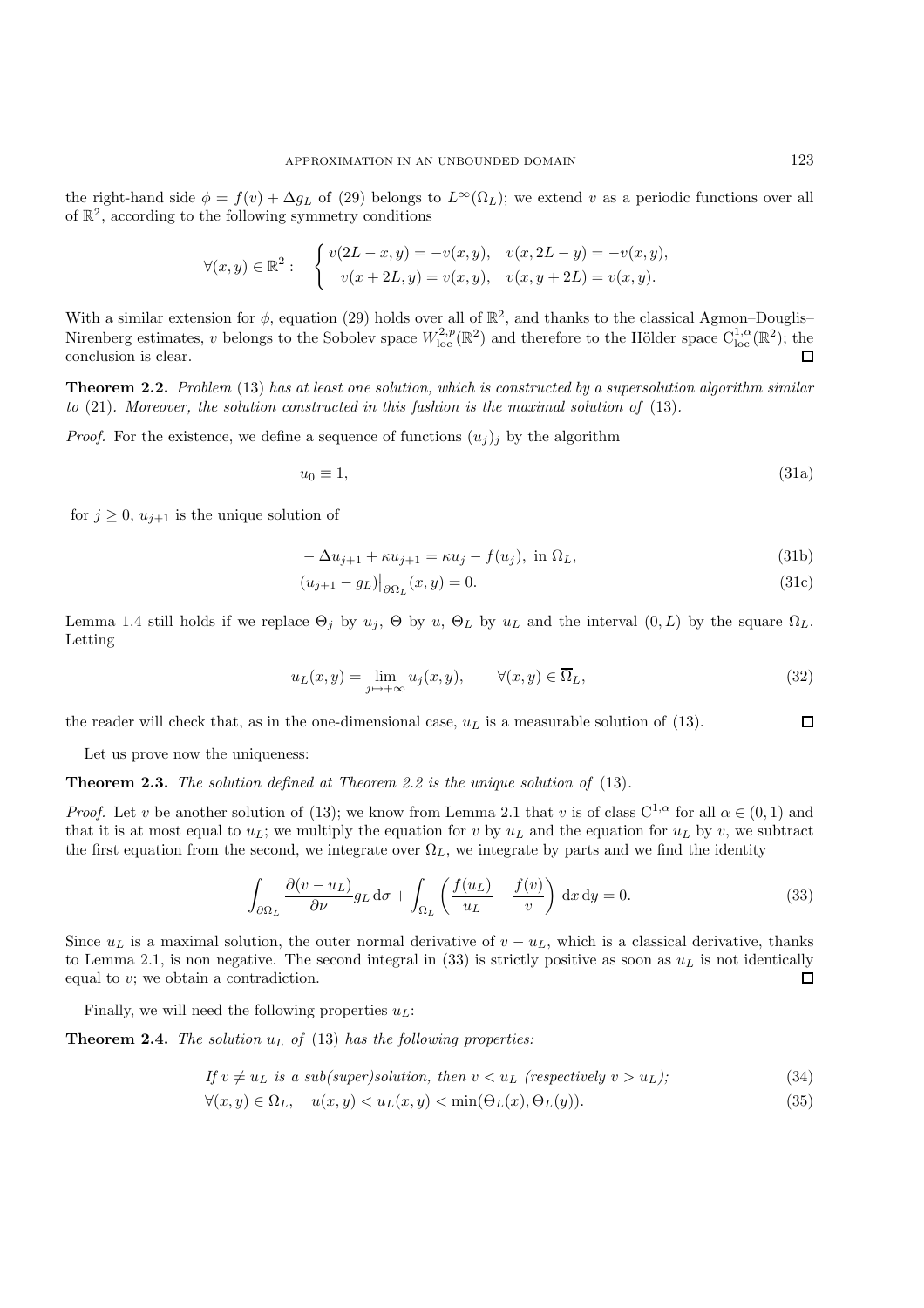*Proof.* The proof of (34) is identical to the proof given in the one-dimensional case; details are left to the reader. In [5], it is proved that the solution u of (4) is estimated from above on  $(0, \infty) \times (0, \infty)$  by  $\min(\Theta(x), \Theta(y))$ ; as  $\Theta < \Theta_L$  on  $(0, L)$ , the restriction of u to  $\Omega_L$  is a subsolution for problem (13), and property (34) implies the first inequality in (35). On the other hand,  $(x, y) \mapsto \Theta_L(x)$  is a supersolution for (13) and we use (34) once again. again.

## 3. Convergence as *L* tends to infinity

In this section we prove the exponentially fast convergence of  $\Theta_L$  to  $\Theta$  and hence the convergence of  $u_L$  to  $u$ . **Lemma 3.1.** *Recall that*  $\beta$  *is defined by* (8). *There exists a constant*  $C > 0$  *such that* for all  $L > 0$  *the following inequality holds:*

$$
\max_{[0,L]} |\Theta_L(x) - \Theta(x)| \le C e^{-\beta L}.
$$
\n(36)

*Proof.* We multiply the two equations

$$
-\Theta_L'' + f(\Theta_L) = 0,
$$
  

$$
-\Theta'' + f(\Theta) = 0
$$
 (37)

respectively by  $\Theta$  and  $\Theta_L$ , and for all  $x \in [0, L]$ , we integrate the difference over  $[0, x]$ ; we obtain

$$
\int_0^x \left(\Theta''\Theta_L - \Theta\Theta''_L\right) \, \mathrm{d}t + \int_0^x \left(\frac{f(\Theta_L)}{\Theta_L} - \frac{f(\Theta)}{\Theta}\right) \Theta_L \Theta \, \mathrm{d}t = 0. \tag{38}
$$

The first integral in the above expression is equal to  $\Theta'(x)\Theta_L(x) - \Theta'_L(x)\Theta(x)$  and the second one is strictly positive. Therefore, we have the inequality positive. Therefore, we have the inequality

$$
\forall x \in (0, L], \quad \Theta'(x)\Theta_L(x) < \Theta'_L(x)\Theta(x).
$$

We infer from this inequality that the function  $\ln(\Theta_L/\Theta)$  is strictly increasing, and therefore if  $1-C_\Theta e^{-\beta L} > 0$ , *i.e.* if L is larger than some  $L_0$ ,

$$
\max_{[0,L]} \frac{\Theta_L(x)}{\Theta(x)} = \frac{\Theta_L(1)}{\Theta(1)} \le \frac{1}{1 - C e^{-\beta L}}.
$$

We infer from (27) that

$$
\Theta < \Theta_L < \left(1 - C \mathrm{e}^{-\beta L}\right)^{-1}.
$$

If  $L \le L_0$ , we use the inequality  $|\Theta - \Theta_L| \le 1$ , and the conclusion is clear.

Lemma 3.1 also implies estimates on the difference between the derivatives of  $\Theta$  and those of  $\Theta_L$ :

**Corollary 3.2.** *There exists*  $C > 0$  *such that for all*  $L > 0$  *we have the estimate:* 

$$
\sum_{k \le 4} \sup_{[0,L]} \left| D^{(k)} \left( \Theta_L - \Theta \right) (x) \right| \le C e^{-\beta L}.
$$
\n(39)

*Proof.* If  $v = \Theta_L - \Theta$ , v satisfies the ordinary differential equation

$$
v'' = f(\Theta_L) - f(\Theta),\tag{40}
$$

 $\Box$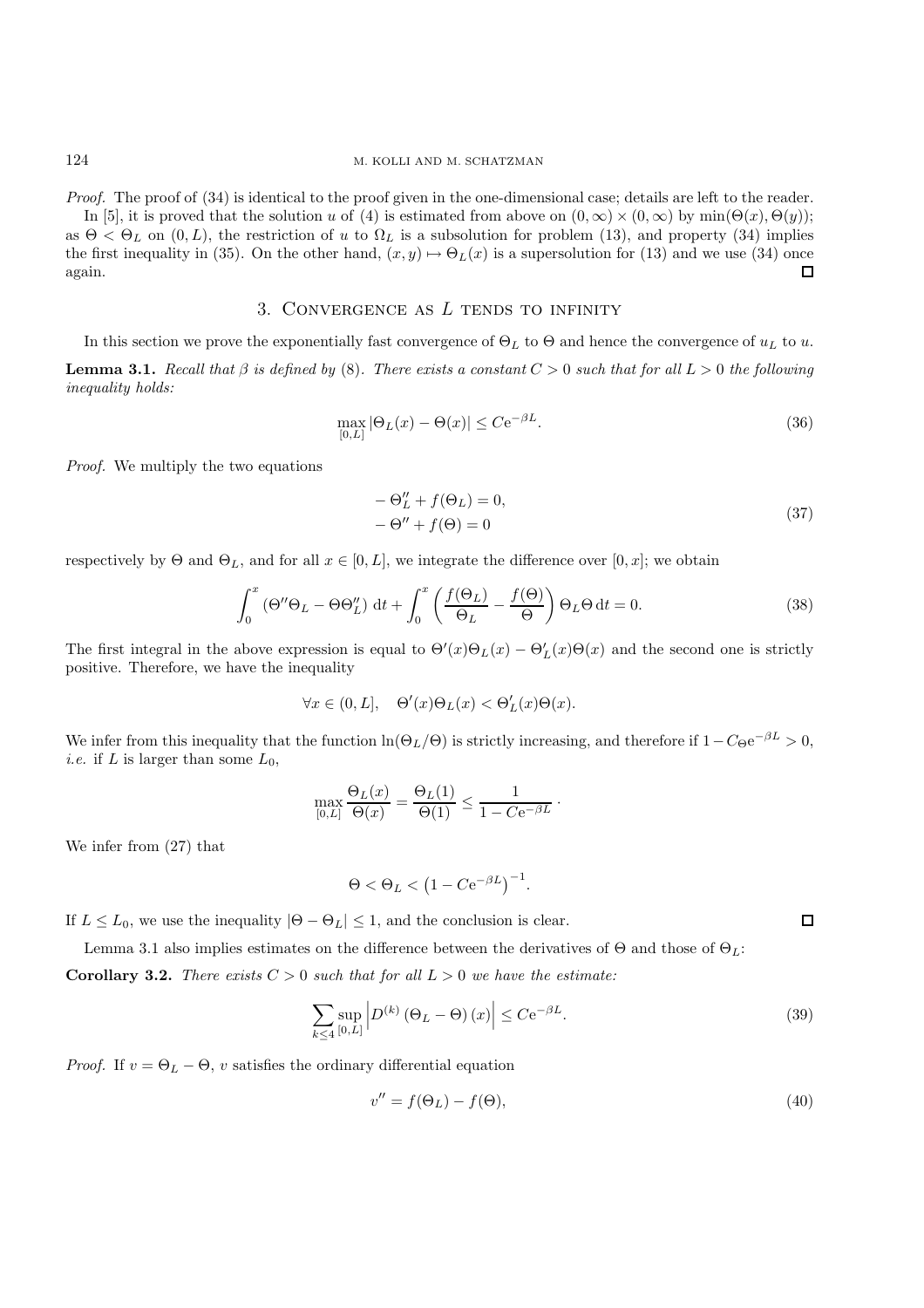with the boundary conditions

$$
v(0) = 0
$$
,  $v(L) = \Theta_L(L) - \Theta(L)$ .

Thanks to (36), we obtain immediately the estimate

$$
\max\left(\max_{[0,L]}|\Theta'_L(x) - \Theta'(x)|\right),\max_{[0,L]}|\Theta''_L(x) - \Theta''(x)|\right) \le C e^{-\beta L}.\tag{41}
$$

In order to obtain estimates on higher derivatives, we differentiate (40) twice, and with the help of (41) we get the desired conclusion. П

Let us deal now with the convergence of  $u<sub>L</sub>$  to u; we introduce the notation  $Q = (0, \infty) \times (0, \infty)$  for the open quarter-plane and we define extensions of  $\Theta_L$  and  $u_L$  respectively to  $\mathbb{R}^+$  and to  $\overline{Q}$ :

$$
\tilde{\Theta}_L(x) = \begin{cases} \Theta_L(x) & \text{if } x \in [0, L], \\ 1 & \text{if } x \ge L \end{cases}
$$

and

$$
\tilde{u}_L(x,y) = \begin{cases} u_L(x,y) & \text{if } (x,y) \in \Omega_L, \\ \min \left\{ \tilde{\Theta}_L(x), \tilde{\Theta}_L(y) \right\} & \text{otherwise.} \end{cases}
$$

**Lemma 3.3.** *The sequence*  $\tilde{u}_L$  *converges uniformly to u as L tends to infinity.* 

*Proof.* The first step of the proof consists in checking that the sequences  $(\tilde{\Theta}_L)_L$  and  $(\tilde{u}_L)_L$  are decreasing with respect to L. Indeed, for  $M > L$ , the restriction of  $\Theta_M$  to  $(0, L)$  is a subsolution for (11) and the restriction of  $u_M$  to  $\Omega_L$  is a subsolution for (13); therefore, thanks to property (28), we have the inequality  $\tilde{\Theta}_M \leq \tilde{\Theta}_L$  and thanks to property (34), we have also  $\tilde{u}_M \leq \tilde{u}_L$ ; on the other hand,  $\tilde{\Theta}_L$  is bounded from below by  $\Theta$ , and  $\tilde{u}_L$  is bounded from below by u.

Therefore, the sequence  $\tilde{u}_L$  has the point-wise limit  $\tilde{u} \geq u$ ; it is plain that this convergence also holds in  $L_{\rm lc}^p$  $\Omega_{\rm sc}(Q)$  and that in the limit (4a) holds on Q with Dirichlet boundary conditions; moreover,  $\tilde{u}$  takes its values in [0, 1]. Together with this bound, the partial differential equation (4a) together with the bound implies that in fact  $\tilde{u}$  belongs to  $W_{loc}^{2,p}(\mathbb{R}^2)$  and hence is of class  $C^{1,\alpha}$  for all  $\alpha \in (0,1)$ ; by bootstrapping,  $\tilde{u}$  is of class  $C^{3,\alpha}$ <br>for all  $\alpha \in (0,1)$ ; by uniqueness of the solutions of  $(1, \tilde{u})$  must b for all  $\alpha \in (0,1)$ ; by uniqueness of the solutions of  $(4)$ ,  $\tilde{u}$  must be equal to  $u$ .

Let us partition now Q into three regions, as depicted at Figure 1:

$$
R_1 = [0, L) \times [L, \infty), \quad R_2 = [L, \infty) \times [0, L), R_3 = [L, \infty) \times [L, \infty), \quad R_4 = [0, L) \times [0, L).
$$

The function  $u<sub>L</sub> - u$  is given by:

$$
\tilde{u}_L - u = \begin{cases}\n\Theta_L(x) - u(x, y) & \text{on } R_1, \\
\Theta_L(y) - u(x, y) & \text{on } R_2, \\
1 - u(x, y) & \text{on } R_3, \\
u_L(x, y) - u(x, y) & \text{on } R_4.\n\end{cases}
$$

On  $R_1$ , we have the inequality

$$
\Theta_L(x) - u(x, y) \le \Theta_L(x) - \Theta(x) + \Theta(x) - u(x, y);
$$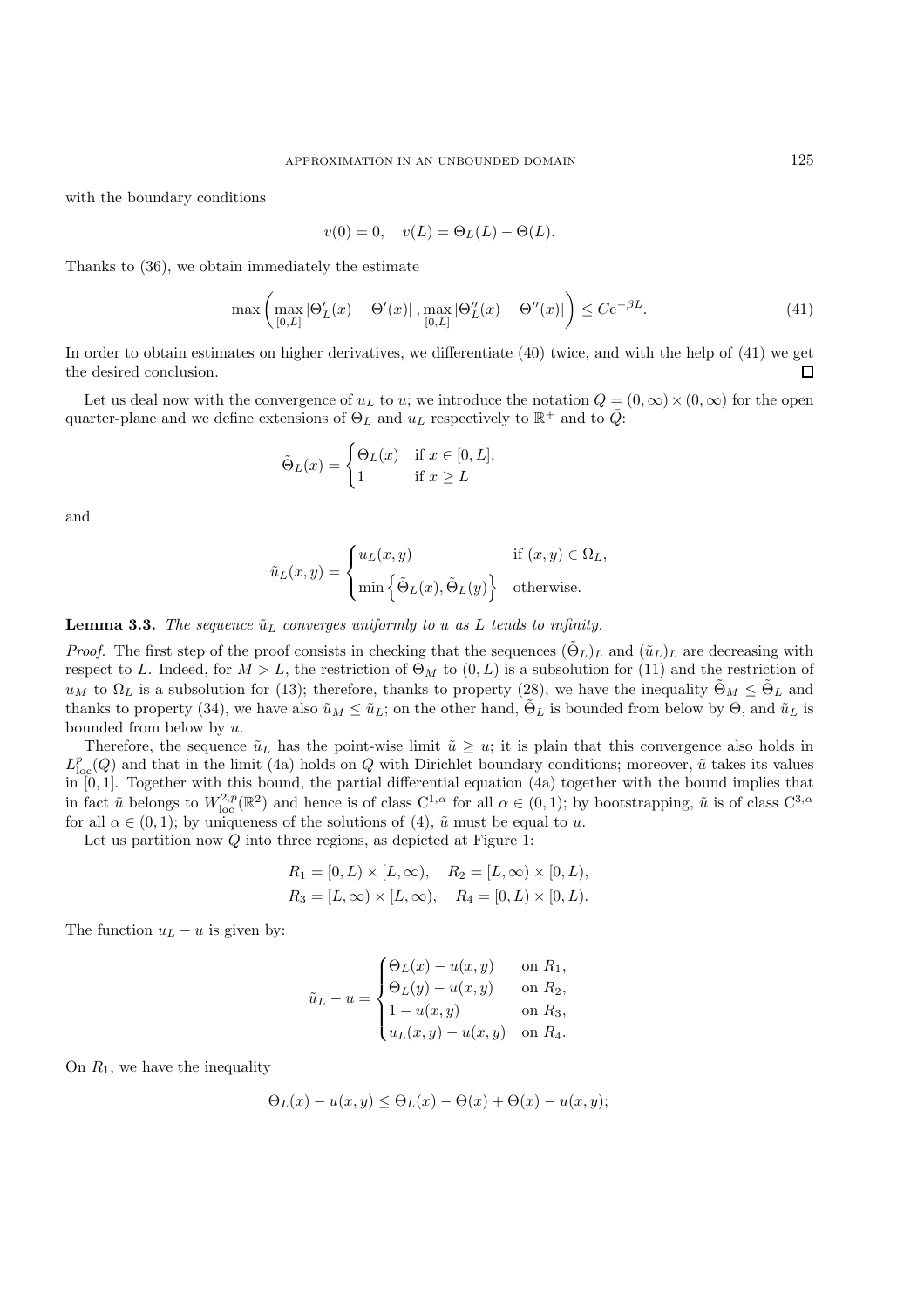

FIGURE 1. The regions  $R_1$ ,  $R_2$ ,  $R_3$  and  $R_4$ .

there is an analogous inequality in  $R_2$ ; in  $R_3$ , we use directly estimate (10). If  $\gamma$  denotes the minimum of  $\beta$  and of the number  $\mu$  appearing in (10), estimates (36) and (9) together with (10) imply that there exists a constant such that for all  $L > 0$ ,

$$
\forall (x, y) \in R_1 \cup R_2 \cup R_3, \quad 0 \le \tilde{u}_L(x, y) - u(x, y) \le C e^{-\gamma L}.
$$

Given  $\varepsilon$ , we choose L such that

$$
\sup_{R_1\cup R_2\cup R_3} \tilde{u}_L(x,y) - u(x,y) \le \varepsilon;
$$

then, for all  $M \geq L$ , we have also

$$
\sup\{\tilde{u}_M(x,y)-u(x,y):(x,y)\in R_1\cup R_2\cup R_3\}\leq\varepsilon.
$$

As the sequence  $\tilde{u}_M$  decreases when M tends to infinity to  $\tilde{u}$ , it converges uniformly to u over  $R_1$ ; therefore, we may choose  $M$  so large that

$$
\sup_{R_4} u_M(x,y) - u(x,y) \le \varepsilon;
$$

thus we have proved the uniform convergence on  $Q$  of  $\tilde{u}_L$  to  $u$ .

However, we can prove now a much stronger result, namely that the sequence  $u<sub>L</sub>$  converges exponentially fast to  $u$ . This statement is is based on a result concerning the spectrum of the operator  $B_Q$  defined by

$$
D(B_Q) = H^2(Q) \cap H_0^1(Q), \quad B_Q v = -\Delta v + f'(u)v,
$$
\n(42)

and it is stated as a theorem:

**Theorem 3.4.** *The lower bound of the spectrum of* <sup>B</sup><sup>Q</sup> *is strictly positive.*

 $\Box$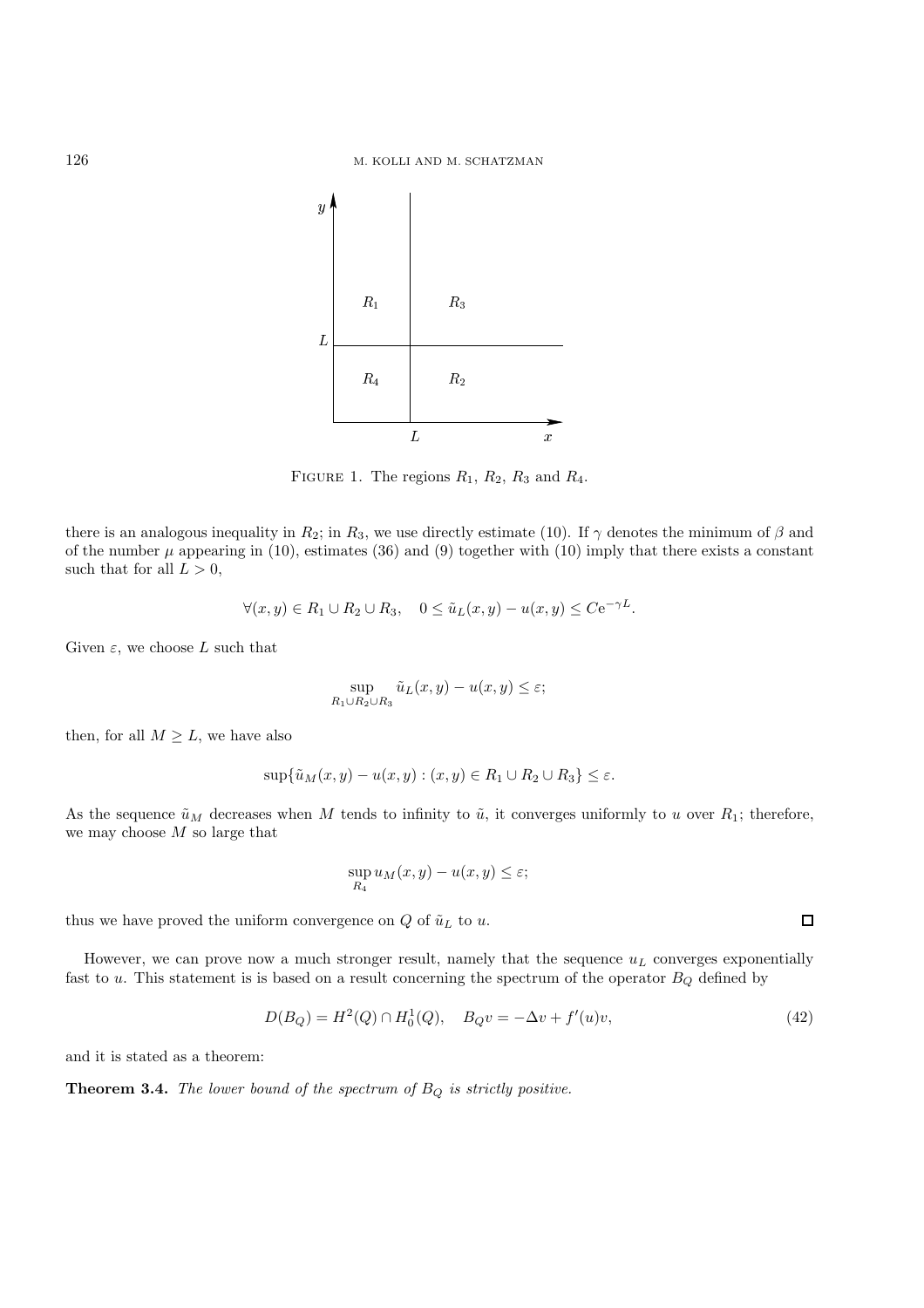

FIGURE 2. The regions  $D_L$ ,  $D_{L,1/2}$  and the squares  $Q(\bar{x}, \bar{y}, 1)$  and  $Q(\bar{x}, \bar{y}, 1/2)$ .

With this theorem, whose proof will be given at the end of the article, we can now show the following proposition:

**Proposition 3.5.** *For all*  $\delta < \gamma$ *, there exists a constant* C *such that for all*  $L > 0$ *:* 

$$
\sup_{\Omega_L} \max_{\alpha_1 + \alpha_2 \le 2} \left| \frac{\partial^{\alpha_1 + \alpha_2} (u_L(x, y) - u(x, y))}{\partial x^{\alpha_1} \partial y^{\alpha_2}} \right| \le C e^{-\delta L}.
$$
\n(43)

*Proof.* It is an immediate consequence of Theorem 3.4 that there exists a number  $\alpha > 0$  such that

$$
\forall v \in H^2(Q) \cap H_0^1(Q), \quad (B_Q v, v) \ge \alpha ||v||_{L^2(Q)}^2.
$$
\n(44)

It would be tempting to write the partial differential equation satisfied by  $\tilde{u}_L$ , subtract from it the equation satisfied by u and hope for the best; however, this does not come so easily, since the Laplacian of  $\tilde{u}_L$  has masses along the sets  $[0, L] \times \{L\} \times [0, L]$  and  $\{(x, x) : x \ge L\}$ . Therefore, we have to modify  $\tilde{u}_L$  into something smoother.

Assume  $L \geq 2$  and let  $D_L$  and  $D_{L,1/2}$  be the regions

$$
D_L = \{(x, y) \in \overline{Q} : L - 2 \le \max(x, y) \le L\},\
$$
  

$$
D_{L,1/2} = \{(x, y) \in \overline{Q} : L - 3/2 \le \max(x, y) \le L - 1/2.
$$

These regions are pictured in Figure 2. Estimates  $(10)$  and  $(35)$  imply that there exists a constant C such that

$$
\forall (x, y) \in D_L, \quad 0 \le u_L(x, y) - u(x, y) \le C e^{-\gamma L}.
$$

This implies that on  $D<sub>L</sub>$  we have the estimates

$$
|\Delta(u - u_L)| \leq C \mathrm{e}^{-\gamma L}.
$$

Let now  $Q(\bar{x}, \bar{y}, r)$  be the square centered at  $(\bar{x}, \bar{y})$  with sides parallel to the axes and half side r; by interior Agmon–Douglis–Nirenberg estimates, for all  $p \in [1,\infty)$ , and all  $r < 1$  there exists a constant C such that

$$
||w||_{W^{2,p}(Q(\bar{x},\bar{y},r))} \leq C(||w||_{L^p(Q(\bar{x},\bar{y},1))} + ||w||_{L^p(Q(\bar{x},\bar{y},1))});
$$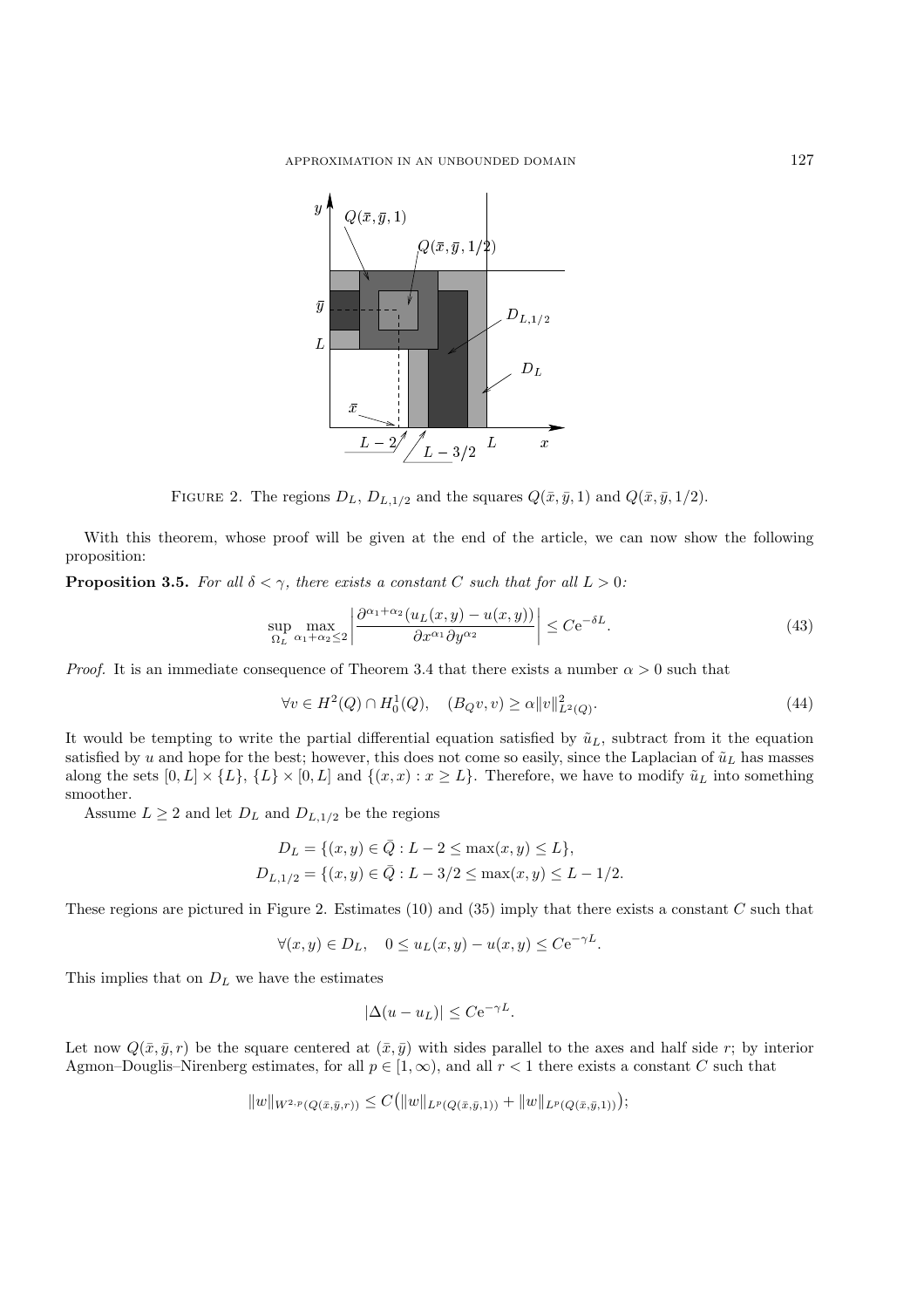we choose  $(\bar{x}, \bar{y})$  in  $[0, L-1] \times \{L-1\}$  or in the symmetric set  $\{L-1\} \times [0, L-1]$ ; then, by Sobolev injections, we see that there exists a constant  $C$  such that for all  $L\geq 2,$ 

$$
\sup_{1 \le \bar{x} \le L-1} ||u - u_L||_{C^{1,\alpha}(Q(\bar{x}, L-1, r))} \le C e^{-\gamma L};
$$

if we bootstrap with interior Schauder estimates, we find that

$$
\sup_{1 \le \bar{x} \le L-1} ||u - u_L||_{C^{2,\alpha}(Q(\bar{x}, L-1, 1/2))} \le C e^{-\gamma L}.
$$

In order to deal with estimates close to  $x = 0$  or to  $y = 0$ , we observe that this is a situation in which we may apply Agmon–Douglis–Nirenberg estimates up to the boundary; with details being left to the reader, we find eventually that there is a constant C such that for all  $L \geq 2$ ,

$$
\sup_{(x,y)\in D_{L,1/2}} \max_{\alpha_1+\alpha_2\le 2} \left| \frac{\partial^{\alpha_1+\alpha_2}(u-u_L)}{\partial x^{\alpha_1} \partial y^{\alpha_2}} \right| \le C e^{-\gamma L}.\tag{45}
$$

Let now  $\omega$  be a non negative function of class C∞ on  $\mathbb{R}^2$  which is equal to 1 for max $(x, y) \le -1/4$  and to 0 for  $\max(x, y) \geq 1/4$ ; we let

$$
\omega_L(x, y) = \omega(x - L + 1, y - L + 1)
$$

and we define

$$
\bar{u}_L = \tilde{u}_L \omega_L + u(1 - \omega_L).
$$

The function

$$
\rho_L = -\Delta \bar{u}_L + f(\bar{u}_L);
$$

is given by

$$
\rho_L = 2\nabla(u - \bar{u}_L) \cdot \nabla \omega_L + (u - \bar{u}_L) \Delta \omega_L + f(\bar{u}_L \omega_L + (1 - \omega_L)u) - f(\bar{u}_L) \omega_L - f(u)(1 - \omega_L). \tag{46}
$$

We observe on expression (46) that the support of  $\rho_L$  is included in  $D_{L,1/2}$ , and we infer from estimates (45) that

$$
|\rho_L| \leq 1_{D(L,1/2)} C e^{-\gamma L}.
$$

Therefore, the difference  $v_L = \bar{u}_L - u$  satisfies the equation

$$
-\Delta v_L + f'(u)v_L = f'(u)v_L - f(u + v_L) + f(u) + \rho_L.
$$
\n(47)

By construction,  $v_L$  has compact support and therefore it belongs to  $H^2(Q)$ ; it satisfies Dirichlet boundary conditions, and therefore, we may apply the spectral estimate (44): we multiply scalarly (47) by  $v<sub>L</sub>$ , we integrate over Q and we find

$$
\alpha \|v_L\|_{L^2(Q)}^2 \le \|v_L\|_{L^2(Q)} \|\rho_L\|_{L^2(Q)} + \|f'(u)v_L - f(u+v_L) + f(u)\|_{L^2(Q)} \|v_L\|_{L^2(Q)}.
$$

As f is of class  $C^2$ , there exists a constant  $C_1$  such that

$$
||f'(u)v_L - f(u + v_L) + f(u)||_{L^2(Q)} \leq C_1 ||v_L||_{L^{\infty}(Q)} ||v_L||_{L^2(Q)}.
$$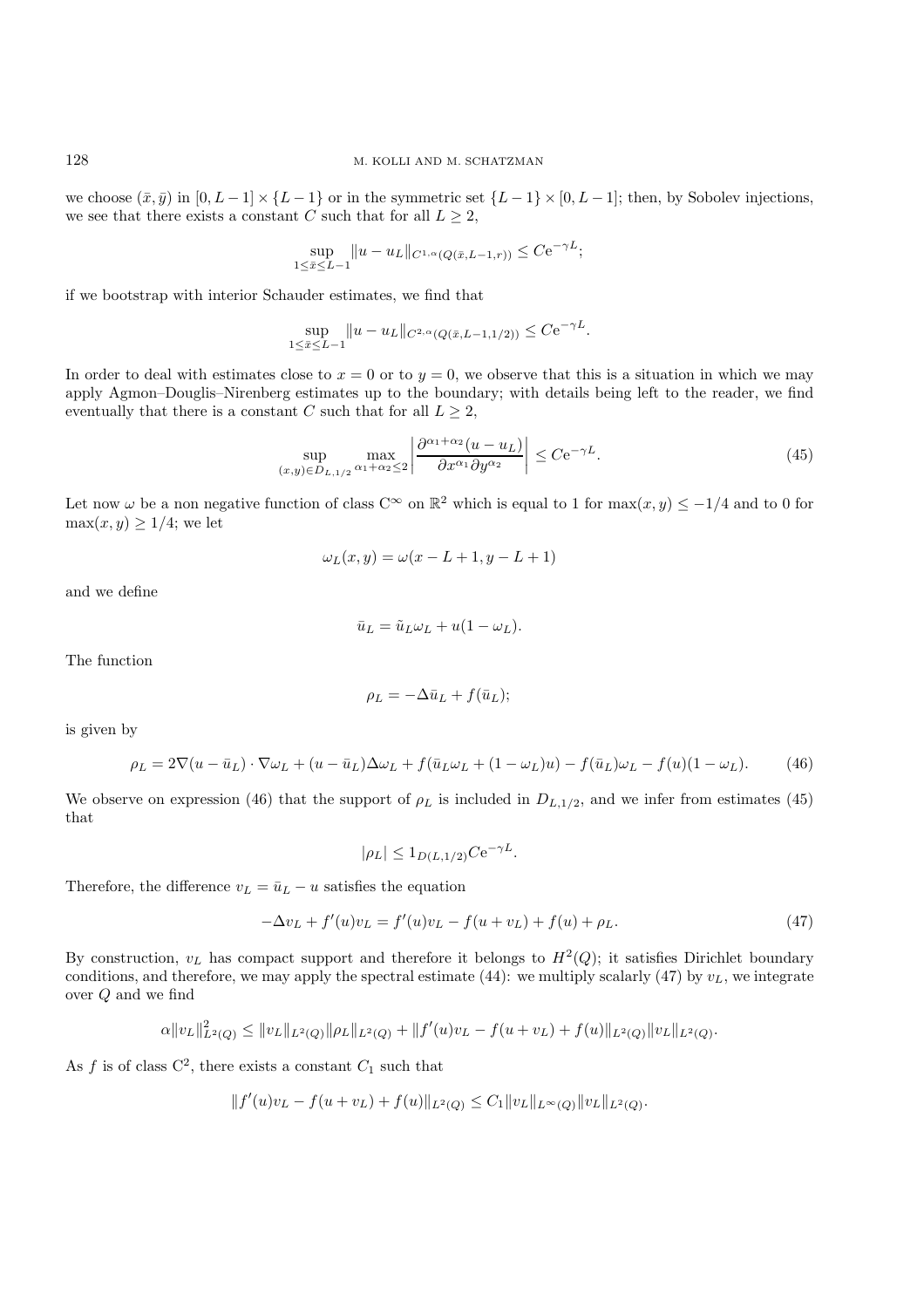Therefore, we have obtained the estimation

$$
(\alpha - C_1 \|v_L\|_{\mathcal{L}^\infty(Q)}) \|v_L\|_{\mathcal{L}^2(Q)} \le \|v_L\|_{\mathcal{L}^2(Q)}.
$$

As  $v_L$  is a convex combination of u and  $\tilde{u}_L$ , we see that there exists  $L_0 \geq 2$  such that, for all  $L \geq L_0$ ,  $C_1 \|v_L\|_{L^\infty(O)}$  is less than or equal to  $\alpha/2$ , and therefore, we have shown that there exists a constant C such that for  $L \geq L_0$ 

$$
||v_L||_{L^2(Q)} \le C\sqrt{L}e^{-\gamma L};\tag{48}
$$

but, going back to the partial differential equation satisfied by  $v<sub>L</sub>$ , we infer immediately from (48) that

$$
||v_L||_{H^2(Q)} \leq C\sqrt{L}e^{-\gamma L}.
$$

By the Sobolev injection of  $H^2(Q)$  in  $L^{\infty}(Q)$ , we see that

$$
||v_L||_{L^{\infty}(Q)} \leq C e^{-\gamma L}.
$$

Together with (45), this proves (43) for  $\alpha_1 = \alpha_2 = 0$ ; but we can apply again Agmon–Douglis–Nirenberg and Schauder estimates to the elliptic equation in Q

$$
-\Delta v_L = f(u) - f(u + v_L)
$$

with Dirichlet boundary conditions, and this implies (43) for  $\alpha_1 + \alpha_2 \le 2$ , for  $L \ge L_0$ ; for  $L \le L_0$ , it is easy to fin an uniform bound on the derivatives of  $u_L$  of order 1 and 2, and the proposition is proved. fin an uniform bound on the derivatives of  $u<sub>L</sub>$  of order 1 and 2, and the proposition is proved.

There remains to prove the spectral theorem which played such an essential rôle in the proof of Proposition 3.5.

*Proof of Theorem 3.4.* Let B be the linearized operator at u given by

$$
D(B) = H2(\mathbb{R}2), \quad Bv = -\Delta v + f'(u)v;
$$

this operator is self-adjoint in  $L^2(\mathbb{R}^2)$ , and it has been proved in [18] that the essential spectrum of B is included in  $[0, \infty)$  and that if  $\lambda$  is a negative eigenvalue of B, then the corresponding eigenfunction has the symmetries of the square.

Let  $L^2(\mathbb{R}^2,\sigma)$  denote the subspace of functions of  $L^2(\mathbb{R}^2)$  which have the symmetries (6), understood in the almost everywhere sense. Thanks to the symmetry of  $f'(u)$ , B maps a function of  $L^2(\mathbb{R}^2, \sigma) \cap H^2(\mathbb{R}^2)$  to a function of  $L^2(\mathbb{R}^2, \sigma)$ . Therefore, there is a self-adjoint operator  $A$ , in  $L^2(\mathbb{R}^2, \sigma)$  whi function of  $L^2(\mathbb{R}^2,\sigma)$ . Therefore, there is a self adjoint operator  $A_\sigma$  in  $L^2(\mathbb{R}^2,\sigma)$  which is simply the restriction of A to  $D(A) \cap L^2(\mathbb{R}^2, \sigma)$ .

The spectrum of  $A_{\sigma}$  is included in  $[0, \infty)$ ; indeed, the spectrum of  $A_{\sigma}$  is included in the spectrum of A and the essential spectrum of  $A_{\sigma}$  is included in the essential spectrum of A, as can be seen on the characterization of the essential spectrum by singular sequences. Therefore, if the spectrum of  $A_{\sigma}$  contained a negative number, it would be an eigenvalue, and the corresponding eigenfunction would have all the symmetries of the square, which contradicts the above mentioned result of [18].

Let us show now that the lower bound of the spectrum of  $B_{\sigma}$  is strictly positive: we argue basically as in the proof of the analogous theorem in Lemmas 3.1 and 3.2 of [18] to which the reader is referred for all the necessary details. Let indeed A be the operator defined by

$$
D(A) = H2(\mathbb{R}), \quad Av = -v'' + f'(\Theta)v;
$$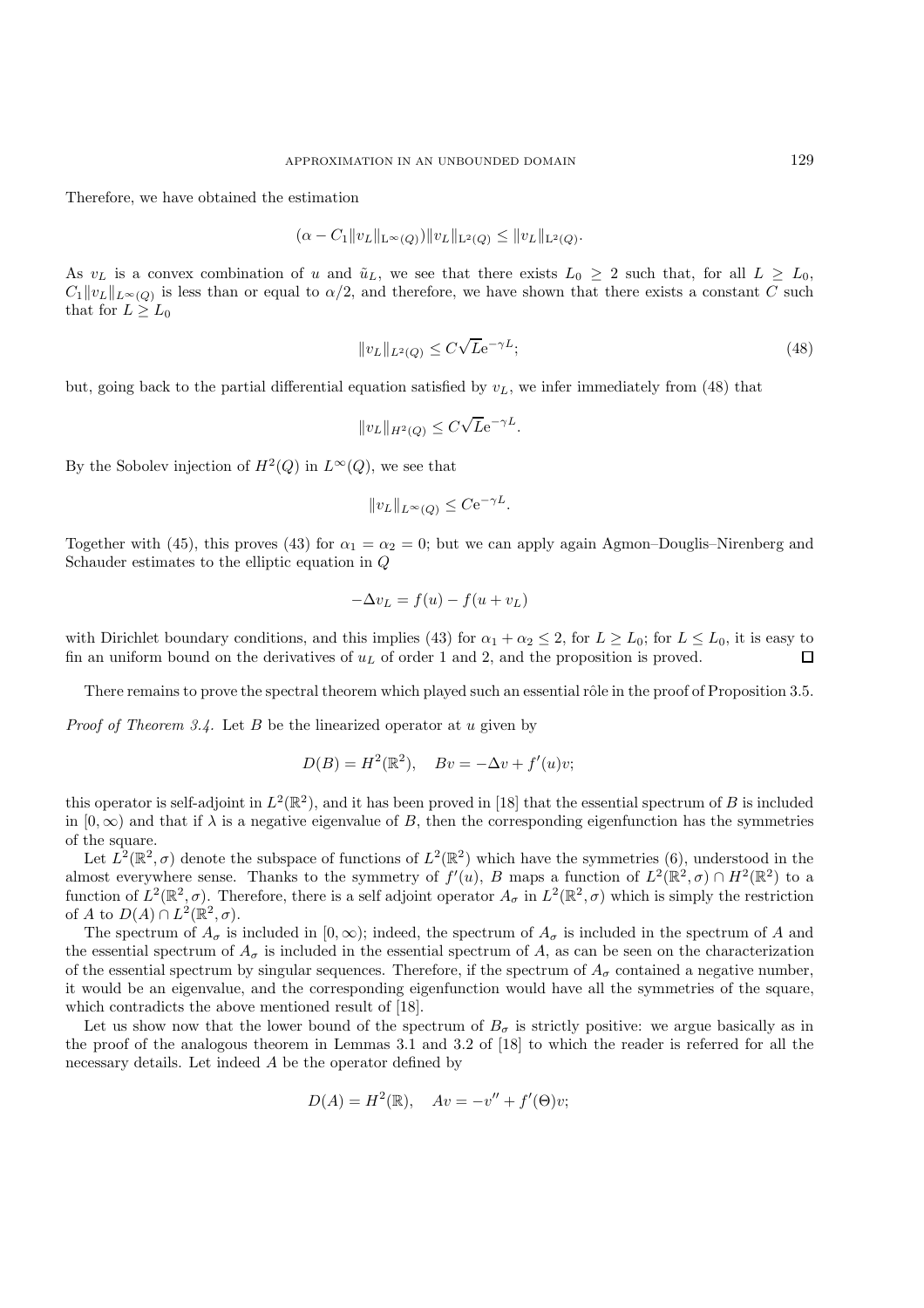for this operator, the lower bound of the essential spectrum is  $\beta^2$ , and below that limit, the spectrum consists of simple eigenvalues

$$
\lambda_0 < \lambda_1 < \cdots < \beta^2;
$$

the parity of the eigenfunction  $v_j$  corresponding to  $\lambda_j$  is the parity of j,  $\lambda_0$  is equal to 0, since the corresponding eigenfunction can be taken equal to  $\Theta'$ ; the corresponding operator on odd functions is called  $A_{\sigma}$ , defined by

$$
D(A_{\sigma}) = D(A) \cap \{\text{odd functions}\}, \quad A_{\sigma}u = Au;
$$

it is immediate that the lower bound of the spectrum of  $A_{\sigma}$  is equal to  $\lambda_1$  if such an eigenvalue exists, and otherwise to  $\beta^2$ ; it will be convenient to abuse notation and to write also  $\lambda_1$  in the latter case.

Arguing as in [18], we see that the essential spectrum of  $B_{\sigma}$  is identical with the essential spectrum of  $A_{\sigma} \otimes 1 + 1 \otimes A_{\sigma} - \beta^2$ , since the potential appearing in this Schrödinger operator has the same limit at infinity as the potential appearing in  $B_{\sigma}$ ; therefore, the essential spectrum of  $B_{\sigma}$  has the lower bound  $\beta^2 + \lambda_1 - \beta^2 = \lambda_1 > 0$ . There remains to show that 0 cannot be an eigenvalue of  $B_{\sigma}$ .

Assume therefore that v belongs to the kernel of  $B_{\sigma}$ . We show first that it tends exponentially fast to 0 at infinity. For this purpose, we recall the definition of the operator A in  $C_b^0$ , the space of bounded continuous functions over  $\mathbb{R}^+$  this operator was called M in [18]. functions over  $\mathbb{R}$ ; this operator was called M in [18]:

$$
D(A) = C2(\mathbb{R}) \cap \{odd\ functions\}, \quad Az = -z'' + f'(\Theta)z;
$$

it has been shown in [18] that there is a square root of A which generates an holomorphic semi-group whose norm decreases exponentially fast at infinity; more precisely, for all  $\mu \in (0, \sqrt{\lambda_1})$ , there exists a constant  $C_{\mu}$ <br>such that such that

$$
\|e^{-y\sqrt{A}}\|_{\mathcal{L}(C_b^0)} \le C_\mu e^{-\mu y}.\tag{49}
$$

Our eigenfunction v is bounded since it belongs to  $H^2(\mathbb{R}^2)$ .

We see that v also solves the following Dirichlet problem in  $\mathbb{R} \times [0, \infty)$ :

$$
-\Delta v + f'(\Theta(x))v = h, \quad v(x,0) = 0,
$$
\n(50)

with  $h$  the function given by

$$
h(x, y) = (f'(\Theta(x)) - f'(u(x, y)))v(x, y).
$$

Therefore, according to Lemma 2.7 of  $|18|$ , the solution of  $(50)$  is given by

$$
v(\cdot, y) = e^{-y\sqrt{A}} \left( v(\cdot, 0) + \frac{A^{-1/2}}{2} \int_0^\infty e^{-s\sqrt{A}} h(\cdot, s) ds \right) + \frac{A^{-1/2}}{2} \int_0^y e^{-(y-s)\sqrt{A}} h(\cdot, s) ds + \frac{A^{-1/2}}{2} \int_y^\infty e^{(y-s)\sqrt{A}} h(\cdot, s) ds.
$$
 (51)

The asymptotic estimate (10) implies that that h decays exponentially fast to 0 as x tends to infinity, uniformly in x. Thus, the combination of (49) with formula (51) implies the exponential decay of v to 0 at infinity; an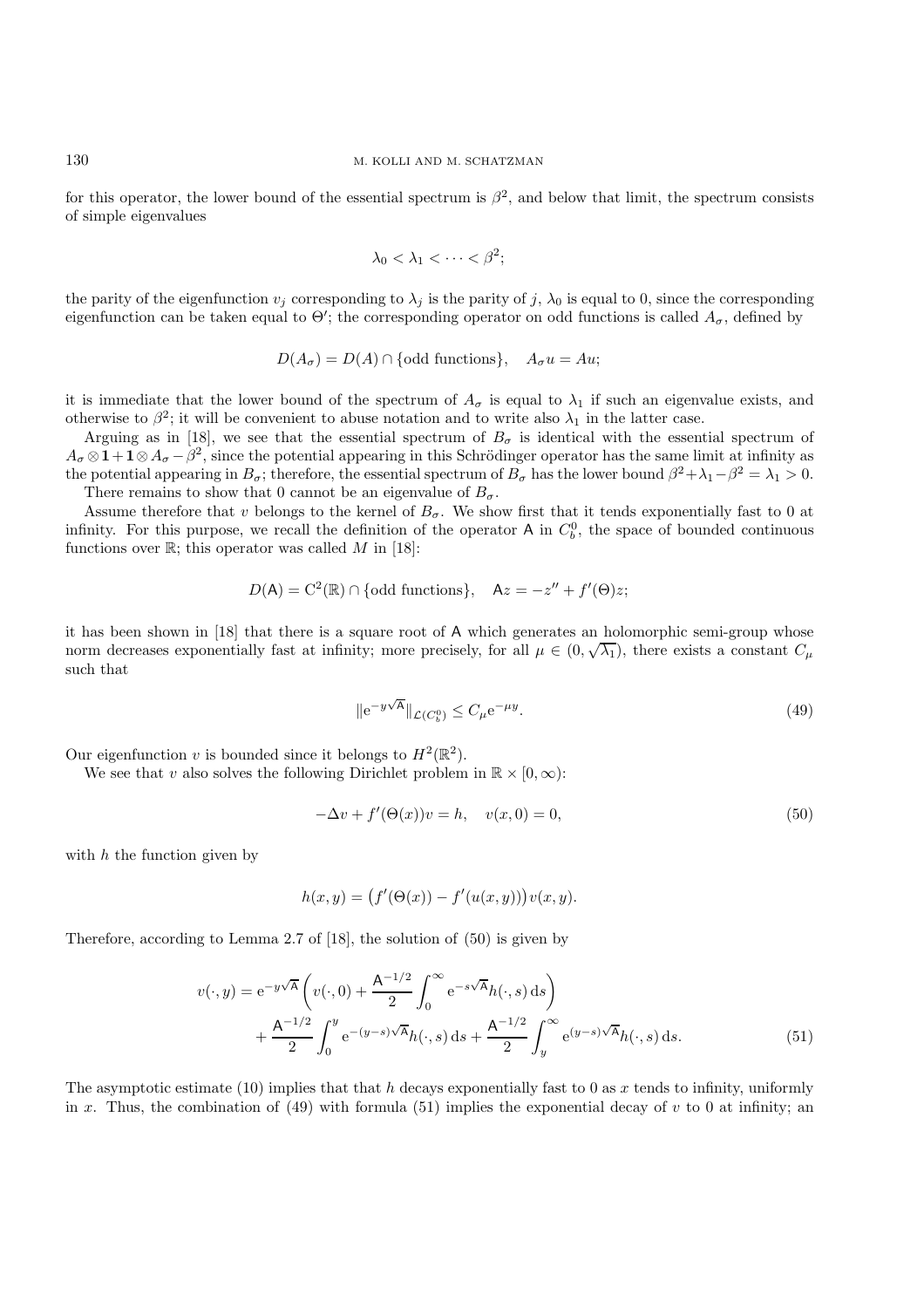application of Schauder and Agmon–Douglis–Nirenberg estimates enables us to conclude that

$$
\sup_{\alpha_1+\alpha_2\leq 2}\left|\frac{\partial^{\alpha_1+\alpha_2}v(x,y)}{\partial x^{\alpha_1}\partial y^{\alpha_2}}\right|\leq C\mathrm{e}^{-\nu y},
$$

for some  $\nu \in (0, \mu)$ .

There is of course an analogous estimate when  $x$  tends to infinity.

As v belongs to the kernel of  $B_{\sigma}$ , it also belongs to the kernel of  $B_Q$ , defined by (42); this means that the restriction of v to Q is a ground state for the operator  $B_Q$ , and in particular, it does not change sign.

We multiply the equation

$$
-\Delta v + f'(u)v = 0
$$

by u and the equation (4a) by v, we subtract the second from the first, and we integrate over  $Q$ ; as u, v and their derivatives of order 1 tend to 0 exponentially fast at infinity, we integrate by parts safely, and we are left with the relation

$$
\int_{Q} \left( \frac{f(u)}{u} - f'(u) \right) uv \, dx \, dy = 0.
$$

But assumption (3) implies that the factor in parentheses in the above integrand is of constant sign; therefore,  $f(u) - uf'(u)$  vanishes everywhere Q. As the relation

$$
f(z) - z f'(z) = 0
$$

is true for all  $z \in [0, \sup u]$ , on this interval, we must have  $f(z) = Cz$ , which of course contradicts assumption (3).<br>Thus, we have proved that the kernel of  $B<sub>z</sub>$  is reduced to 0, and Theorem 3.4 is proved. Thus, we have proved that the kernel of  $B_{\sigma}$  is reduced to 0, and Theorem 3.4 is proved.

The exponential convergence obtained in this article implies that the numerical approximation of the solutions of (4) can be safely performed in a bounded square; we can apply for that purpose any classical method: finite elements, finite differences, spectral methods; the numerical analysis of this problem will be presented in further work, together with the results of numerical simulations.

#### **REFERENCES**

- [1] S. Allen and J. Cahn, A microscopic theory for antiphase boundary motion and its application to antiphase domain coarsening. Acta Metall. **27** (1979) 1084–1095.
- H. Brezis, Analyse fonctionnelle. Masson, Paris (1983). Théorie et applications [Theory and applications].
- [3] Xinfu Chen, Generation and propagation of interfaces for reaction-diffusion equations. J. Differential Equations **96** (1992) 116–141.
- [4] E.A. Coddington and N. Levinson, Theory of ordinary differential equations. McGraw-Hill Book Company, Inc., New York, Toronto, London (1955).
- [5] Ha Dang, P.C. Fife and L.A. Peletier, Saddle solutions of the bistable diffusion equation. Z. Angew. Math. Phys. **43** (1992) 984–998.
- [6] F.R. de Hoog and R. Weiss, An approximation theory for boundary value problems on infinite intervals. Computing **24** (1980) 227–239.
- [7] P. de Mottoni and M. Schatzman, Development of interfaces in *<sup>N</sup>* . Proc. Roy. Soc. Edinburgh Sect. A **116** (1990) 207–220.
- [8] P. de Mottoni and M. Schatzman, Geometrical evolution of developed interfaces. Trans. Amer. Math. Soc. **347** (1995) 1533– 1589.
- [9] B. Engquist and A. Majda, Absorbing boundary conditions for the numerical simulation of waves. Math. Comp. **31** (1977) 629–651.
- [10] L.C. Evans, H.M. Soner and P.E. Souganidis, Phase transitions and generalized motion by mean curvature. Comm. Pure Appl. Math. **45** (1992) 1097–1123.
- [11] D. Gilbarg and N.S. Trudinger, Elliptic partial differential equations of second order. Springer-Verlag, Berlin (2001). Reprint of the 1998 edition.